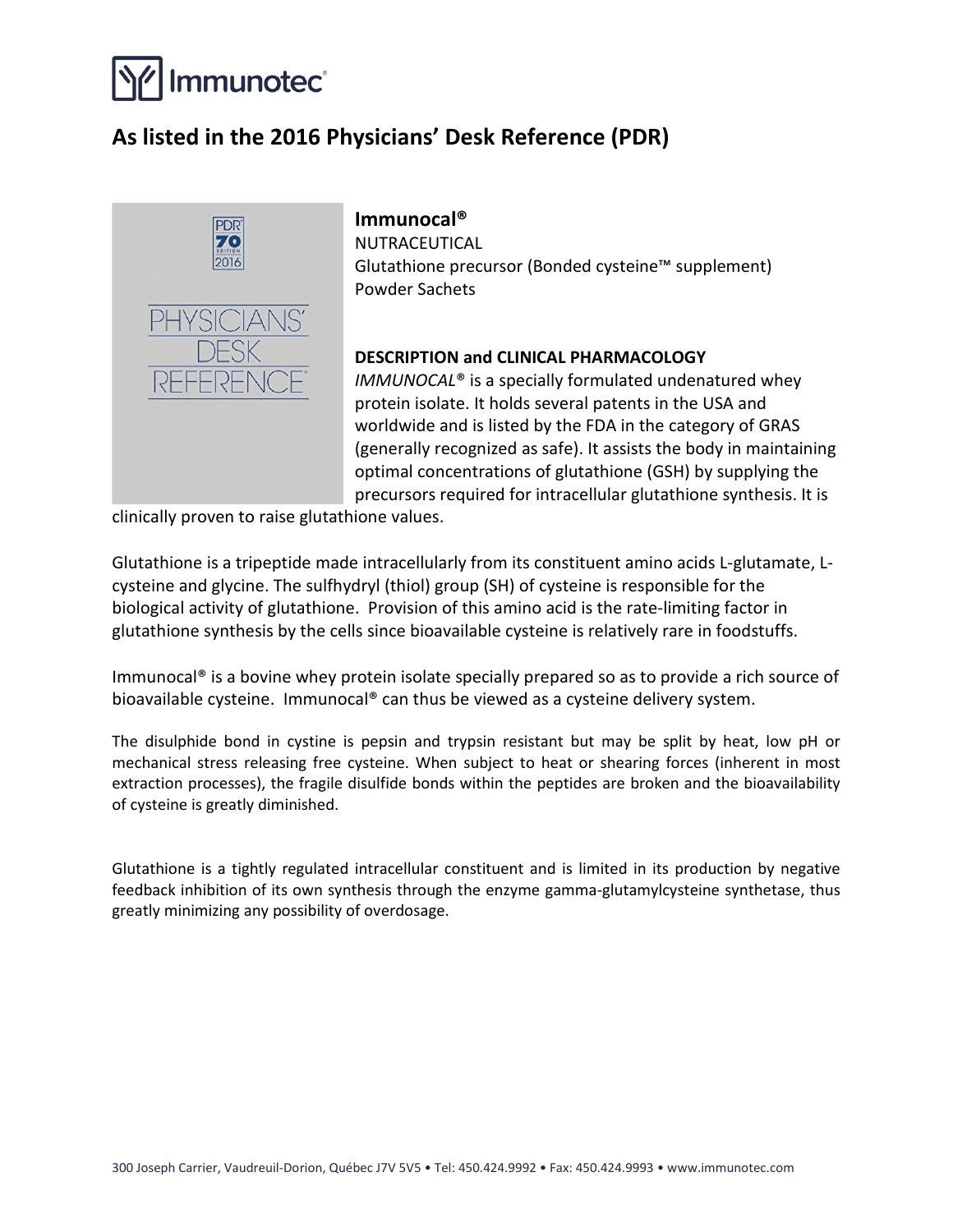

#### **Glutathione has multiple functions:**

- 1. It is the major endogenous antioxidant produced by the cells, participating directly in the neutralization of free radicals and reactive oxygen compounds, as well as maintaining exogenous antioxidants such as vitamins C and E in their reduced (active) forms.
- 2. Through direct conjugation, it detoxifies many xenobiotics (foreign compounds) and carcinogens, both organic and inorganic.
- 3. It is essential for the immune system to exert its full potential, e.g. (1) modulating antigen presentation to lymphocytes, thereby influencing cytokine production and type of response (cellular or humoral) that develops, (2) enhancing proliferation of lymphocytes thereby increasing magnitude of response, (3) enhancing killing activity of cytotoxic T cells and NK cells, and (4) regulating apoptosis, thereby maintaining control of the immune response.
- 4. It plays a fundamental role in numerous metabolic and biochemical reactions such as DNA synthesis and repair, protein synthesis, prostaglandin synthesis, amino acid transport and enzyme activation. Thus, most systems in the body can be affected by the state of the glutathione system, especially the immune system, the nervous system, the gastrointestinal system and the lungs.

#### **INDICATIONS AND USAGE**

IMMUNOCAL® is a natural food supplement and as such is limited from stating medical claims per se. Statements have not been evaluated by the FDA. As such, this product is thus not intended to diagnose, cure, prevent or treat any disease.

Glutathione augmentation is a strategy developed to address states of glutathione deficiency, high oxidative stress, immune deficiency, and xenobiotic overload in which glutathione plays a part in the detoxification of the xenobiotic in question. Glutathione deficiency states include, but are not limited to: HIV/AIDS, infectious hepatitis, certain types of cancers, cataracts, Alzheimer's Disease, Parkinsons, chronic obstructive pulmonary disease, asthma, radiation, poisoning by acetominophen and related agents, malnutritive states, arduous physical stress, aging, and has been associated with sub-optimal immune response. Many clinical pathologies are associated with oxidative stress and are elaborated upon in numerous medical references.

Low glutathione is also strongly implicated in wasting and negative nitrogen balance, notably as seen in cancer, AIDS, sepsis, trauma, burns and even athletic overtraining. Cysteine supplementation can oppose this process and in AIDS, for example, result in improved survival rates.

#### **CONTRAINDICATIONS**

IMMUNOCAL® is contraindicated in individuals who develop or have known hypersensitivity to specific milk proteins.

#### **PRECAUTIONS**

Each sachet of IMMUNOCAL® contains nine grams of protein. Patients on a protein-restricted diet need to take this into account when calculating their daily protein load. Although a bovine milk derivative, IMMUNOCAL® contains less than 1% lactose and therefore is generally well tolerated by lactoseintolerant individuals.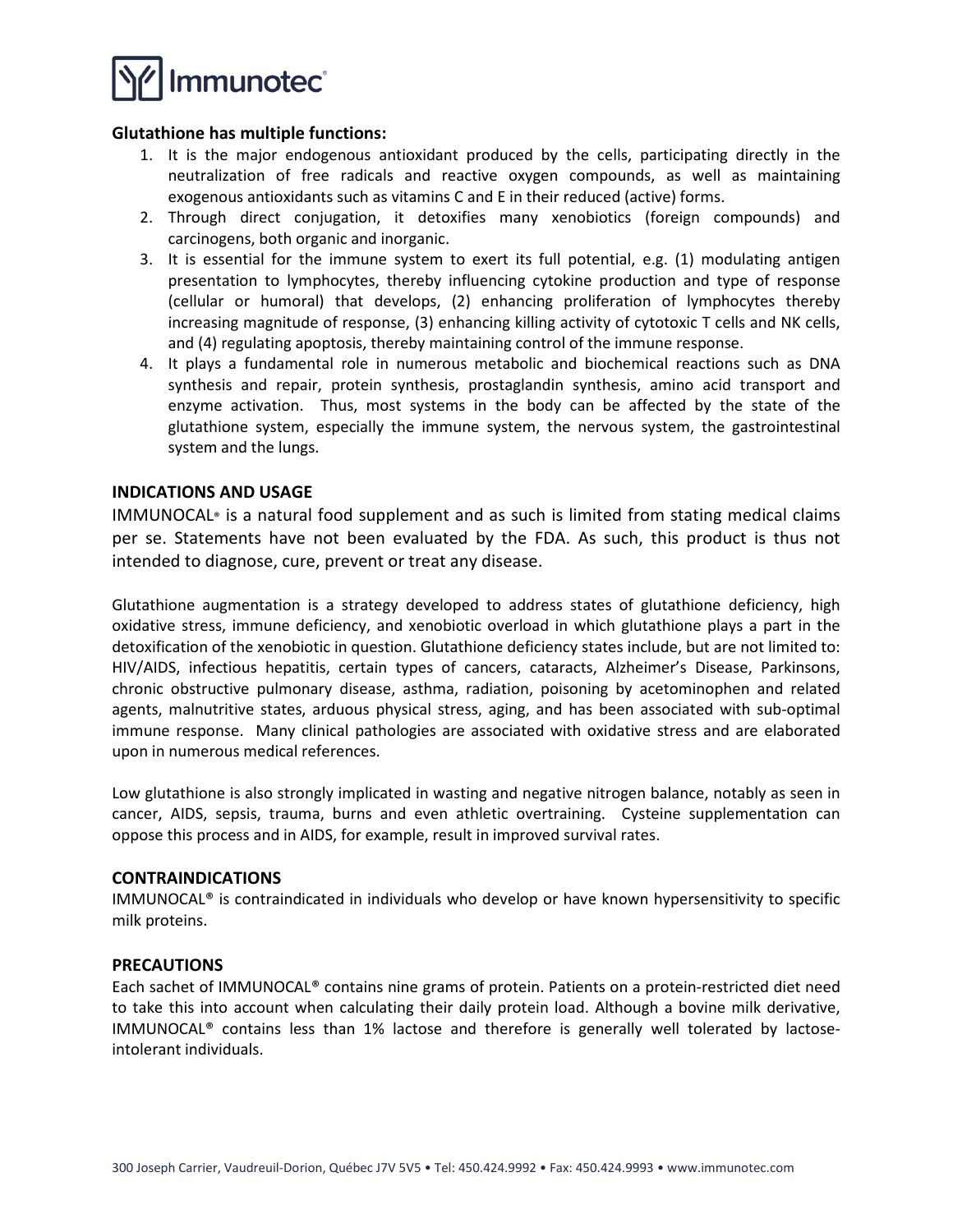

#### **WARNINGS**

Patients undergoing immunosuppressive therapy should discuss the use of this product with their health professional. Individuals with the autosomal-recessive metabolic disorder cystinuria, are at higher risk of developing cysteine nephrolithiasis (1-2% of renal calculi).

#### **ADVERSE REACTIONS**

Gastrointestinal bloating and cramps if not sufficiently rehydrated. Transient urticarial-like rash in rare individuals undergoing severe detoxification reaction. Rash abates when product intake stopped or reduced.

# **OVERDOSAGE**

Overdosing on IMMUNOCAL® has not been reported.

# **DOSAGE AND ADMINISTRATION**

For mild to moderate health challenges, 20 grams per day is recommended. Clinical trials in patients with AIDS, COPD, cancer and chronic fatigue syndrome have used 30-40 grams per day without ill effect. IMMUNOCAL<sup>®</sup> is best administered on an empty stomach or with a light meal. Concomitant intake of another high protein load may adversely affect absorption.

# **RECONSTITUTION**

IMMUNOCAL® is a dehydrated powdered protein isolate. It must be appropriately rehydrated before use. Ideally consumed after mixing. If it is premixed for later consumption, it should be refrigerated and consumed shortly after mixing. DO NOT heat or use a hot liquid to rehydrate the product. DO NOT use a high-speed blender for reconstitution. These methods will decrease the activity of the product.

Proper mixing is imperative. Consult instructions included in packaging.

#### **HOW SUPPLIED**

10 grams of bovine milk protein isolate powder per sachet. 30 sachets per box.

#### **STORAGE**

Store in a cool dry environment. Refrigeration is not necessary.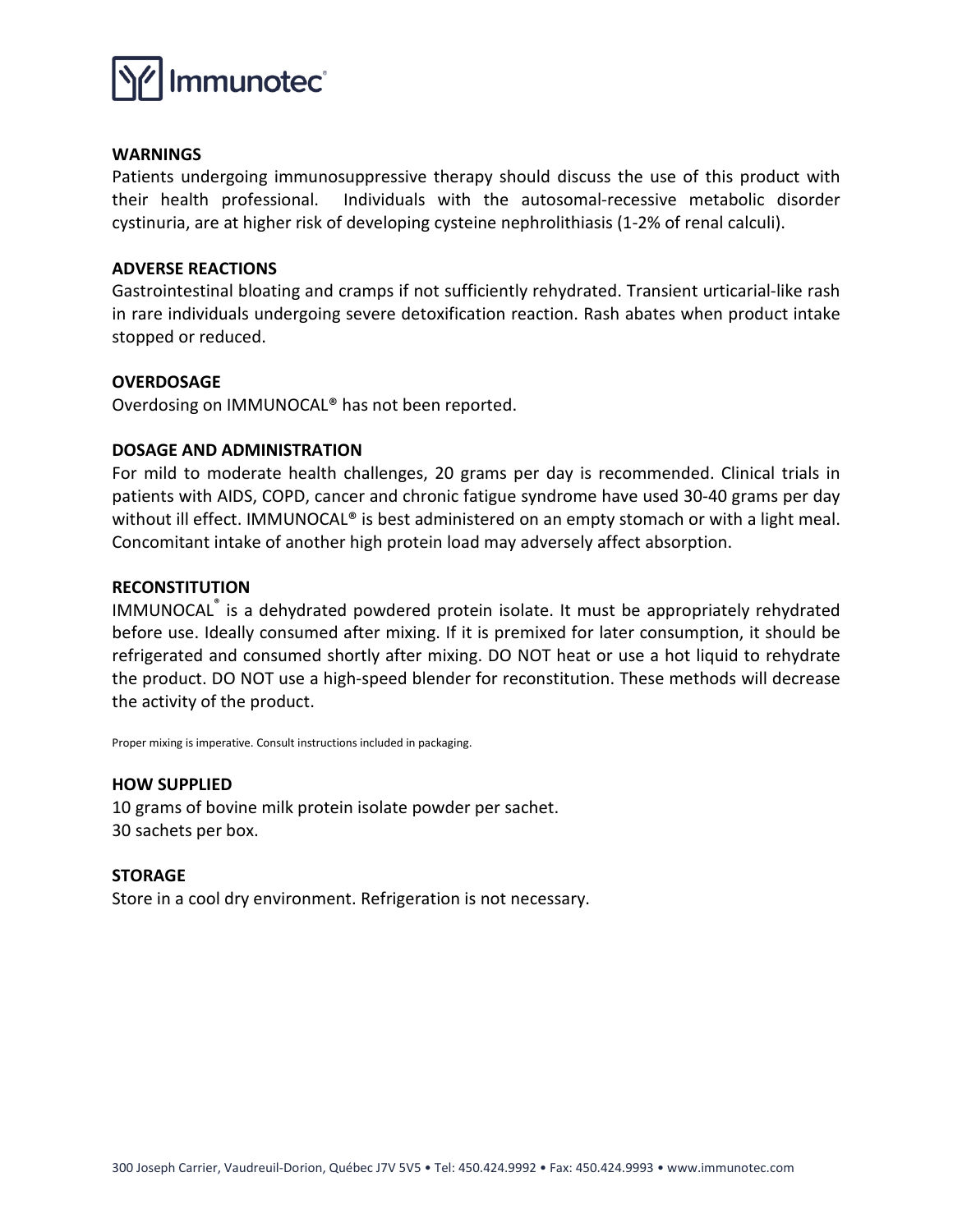

#### **REFERENCES**

- 1. Baruchel S, Viau G, Olivier R. et al. Nutraceutical modulation of glutathione with a humanized native milk serum protein isolate, Immunocal®: application in AIDS and cancer. *In*: Oxidative Stress in Cancer, AIDS and Neurodegenerative Diseases. Ed.; Montagnier L, Olivier R, Pasquier C. Marcel Dekker Inc. New York, 447-461, 1998
- 2. Bounous G, Kongshavn P. Influence of protein type in nutritionally adequate diets on the development of immunity. *In* Absorption and Utilization of Amino Acids Vol.II. Ed. M. Friedman. CRC Press, Inc., Fla. 2:219-32, 1989
- 3. Bounous G, Gold P. The biological activity of undenatured whey proteins: role of glutathione. Clin Invest Med 14:296-309, 1991
- 4. Bounous G, Baruchel S, Falutz J. Gold P. Whey proteins as a food supplement in HIV-seropositive individuals. Clin Invest Med. 16:3; 204-209, 1992
- 5. Bounous G. Whey protein concentrate (WPC) and glutathione modulation in cancer treatment. Anticancer Res. 20:4785-4792,2000
- 6. Bounous G. Immunoenhancing properties of undenatured milk serum protein isolate in HIV patients. Int. Diary Fed: Whey: 293-305, 1998
- 7. Bray T, Taylor C. Enhancement of tissue glutathione for antioxidant and immune functions in malnutrition. Biochem. Pharmacol. 47:2113-2123, 1994.
- 8. Droge W, Holm E. Role of cysteine and glutathione in HIV infection and other diseases associated with muscle wasting and immunological dysfunction. FASEB J: 11(13):1077-1089, 1997
- 9. Herzenberg LA, De Rosa SC, Dubs JG et al. Glutathione deficiency is associated with impaired survival in HIV disease. Proc Natl Acad Sci 94:1967-72,1997
- 10. Kennedy R, Konok G, Bounous G et al.. The use of a whey protein concentrate in the treatment of patients with metastatic carcinoma: A phase 1-II clinical study. Anticancer Res. 15:2643-50,1995
- 11. Lands LC, Grey VL, Smountas AA. Effect of supplementation with a cysteine donor on muscular performance. J. Appl. Physiol. 87:1381-1385, 1999
- 12. Locigno R, Castronovo V. Reduced glutathione System: Role in cancer development, prevention and treatment. International Journal of Oncology 19:221-236, 2001
- 13. Lomaestro B, Malone M. Glutathione in health and disease: pharmacotherapeutic issues. Ann Pharmacother 29: 1263-73,1995
- 14. Lothian B, Grey V, Kimoff RJ, Lands. Treatment of obstructive airway disease with a cysteine donor protein supplement: a case report. Chest 117:914-916, 2000
- 15. Meister A. Glutathione. Ann Rev Biochem 52:711-60,1983
- 16. Peterson JD, Herzenberg LA, Vasquez KK, Waltenbaugh C. Glutathione levels in antigen-presenting cells modulate Th1 versus Th2 response patterns. Proc.Natl. Acad. Sci. 95:3071-3076, 1998
- 17. Tozer RG, Tai P, Falconer W, Ducruet T, Karabadjian A, Bounous G, Molson J, Dröge W. Cysteine-rich protein reverses weight loss in lung cancer patients receiving chemotherapy or radiotherapy. Antioxidants & redox signaling. 10: 395-402, 2008.
- 18. Watanabe A, Higachi K, Yasumura S. et al. Nutritional modulation of glutathione level and cellular immunity in chronic hepatitis B and C. Hepatology. 24:597A, 1996
- 19. Witschi A, Reddy S, Stofer B, Lauterberg B. The systemic availability of oral glutathione. Eur. J. Clin. Pharmacol. 43:667-669, 1992.